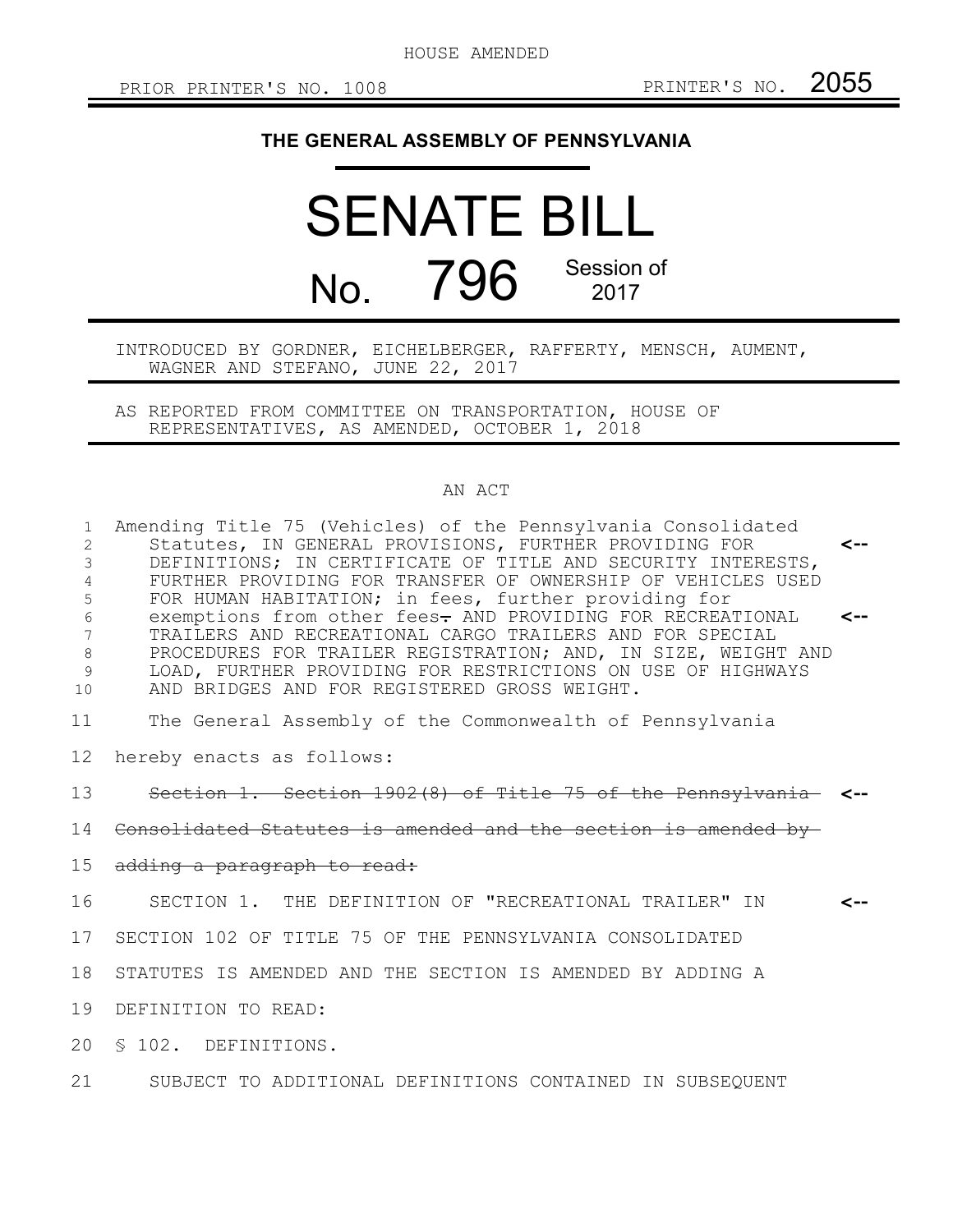PROVISIONS OF THIS TITLE WHICH ARE APPLICABLE TO SPECIFIC PROVISIONS OF THIS TITLE, THE FOLLOWING WORDS AND PHRASES WHEN USED IN THIS TITLE SHALL HAVE, UNLESS THE CONTEXT CLEARLY INDICATES OTHERWISE, THE MEANINGS GIVEN TO THEM IN THIS SECTION: \* \* \* 1 2 3 4 5

"RECREATIONAL CARGO TRAILER." A TRAILER DESIGNED OR ADAPTED 6

FOR THE PURPOSES OF TRANSPORTING ANIMALS OR VEHICLES FOR 7

NONCOMMERCIAL RECREATIONAL USE, SUCH AS A HORSE TRAILER, 8

WATERCRAFT TRAILER OR ALL-TERRAIN TRAILER. 9

"RECREATIONAL TRAILER." A TRAILER DESIGNED OR ADAPTED [AND USED EXCLUSIVELY FOR RECREATIONAL PURPOSES.] TO PROVIDE 10 11

TEMPORARY LIVING QUARTERS FOR NONCOMMERCIAL RECREATIONAL, 12

13 CAMPING OR TRAVEL USE.

\* \* \* 14

SECTION 2. SECTION 1111.1(A) OF TITLE 75 IS AMENDED TO READ: § 1111.1. TRANSFER OF OWNERSHIP OF VEHICLES USED FOR HUMAN 16 HABITATION. 15 17

(A) TAX STATUS CERTIFICATION.--IF A MOBILE HOME OR 18 MANUFACTURED HOME THAT HAS BEEN ANCHORED TO THE GROUND TO 19 FACILITATE CONNECTIONS WITH ELECTRICITY, WATER AND SEWERAGE, AND 20 21 PREVIOUSLY TITLED IN THIS COMMONWEALTH TO A PERSON USING THE 22 MOBILE HOME OR MANUFACTURED HOME AS A RESIDENCE IN THIS 23 COMMONWEALTH IMMEDIATELY PRECEDING ITS SALE OR TRANSFER, IS OFFERED FOR SALE OR TRANSFER, THE TRANSFEROR SHALL OBTAIN A TAX 24 STATUS CERTIFICATION FROM THE TAX CLAIM BUREAU OF THE COUNTY IN WHICH THE MOBILE HOME OR MANUFACTURED HOME IS SITUATED SHOWING 26 27 THE COUNTY, MUNICIPAL AND SCHOOL DISTRICT REAL ESTATE TAXES DUE 28 ON THE MOBILE HOME OR MANUFACTURED HOME, AS SHOWN BY THE 29 BUREAU'S RECORDS AS OF THE DATE OF THE CERTIFICATION, INCLUDING ANY DELINQUENT TAXES TURNED OVER TO A THIRD PARTY FOR 3025

20170SB0796PN2055 - 2 -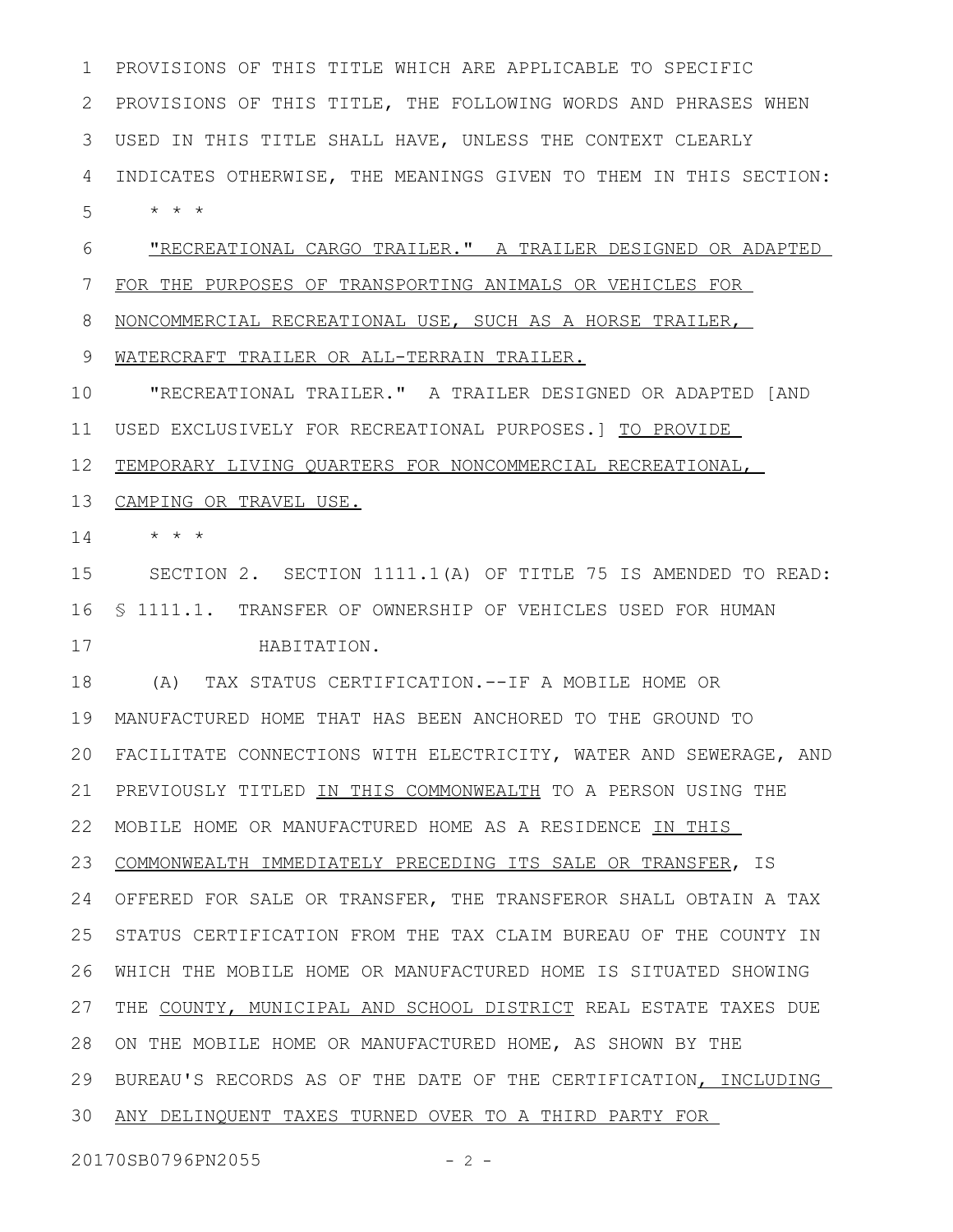COLLECTION. THE TAX STATUS CERTIFICATION SHALL BE PROVIDED TO THE TRANSFEREE AND THE DEPARTMENT IN CONJUNCTION WITH THE TRANSFER OF THE MOBILE HOME OR MANUFACTURED HOME AND SHALL INCLUDE THE FOLLOWING: (1) THE PARCEL NUMBER ASSIGNED TO THE VEHICLE. (2) THE AMOUNT OF CURRENT OR DELINQUENT TAXES OWED FROM THE PARCEL NUMBER. (3) THE DATE UPON WHICH A TAX FOR THE PARCEL NUMBER WILL ACCRUE AND THE TAXING PERIOD THAT THE TAX WILL COVER. (4) THE ADDRESSES AND TELEPHONE NUMBERS OF THE TAX COLLECTION AUTHORITY AND TAX CLAIM BUREAU OR EQUIVALENT OFFICE. \* \* \* SECTION 3. SECTION 1902(8) OF TITLE 75 IS AMENDED AND THE SECTION IS AMENDED BY ADDING PARAGRAPHS TO READ: § 1902. Exemptions from other fees. No fee shall be charged under this title for or to any of the following: \* \* \* (8) Volunteer emergency service personnel who require a certified driving record for certification under [the act of July 3, 1985 (P.L.164, No.45), known as the Emergency Medical Services Act] 35 Pa.C.S. Ch. 81 (relating to emergency medical services system). \* \* \* (11) Notwithstanding section 1617 (relating to fees), the change of address on a commercial driver's license, including a commercial driver's license with a motorcycle 1 2 3 4 5 6 7 8 9 10 11 12 13 14 15 16 17 18 19 20 21 22 23 24 25 26 27 28

endorsement, if an individual's current address has been 29

changed by a government entity. 30

20170SB0796PN2055 - 3 -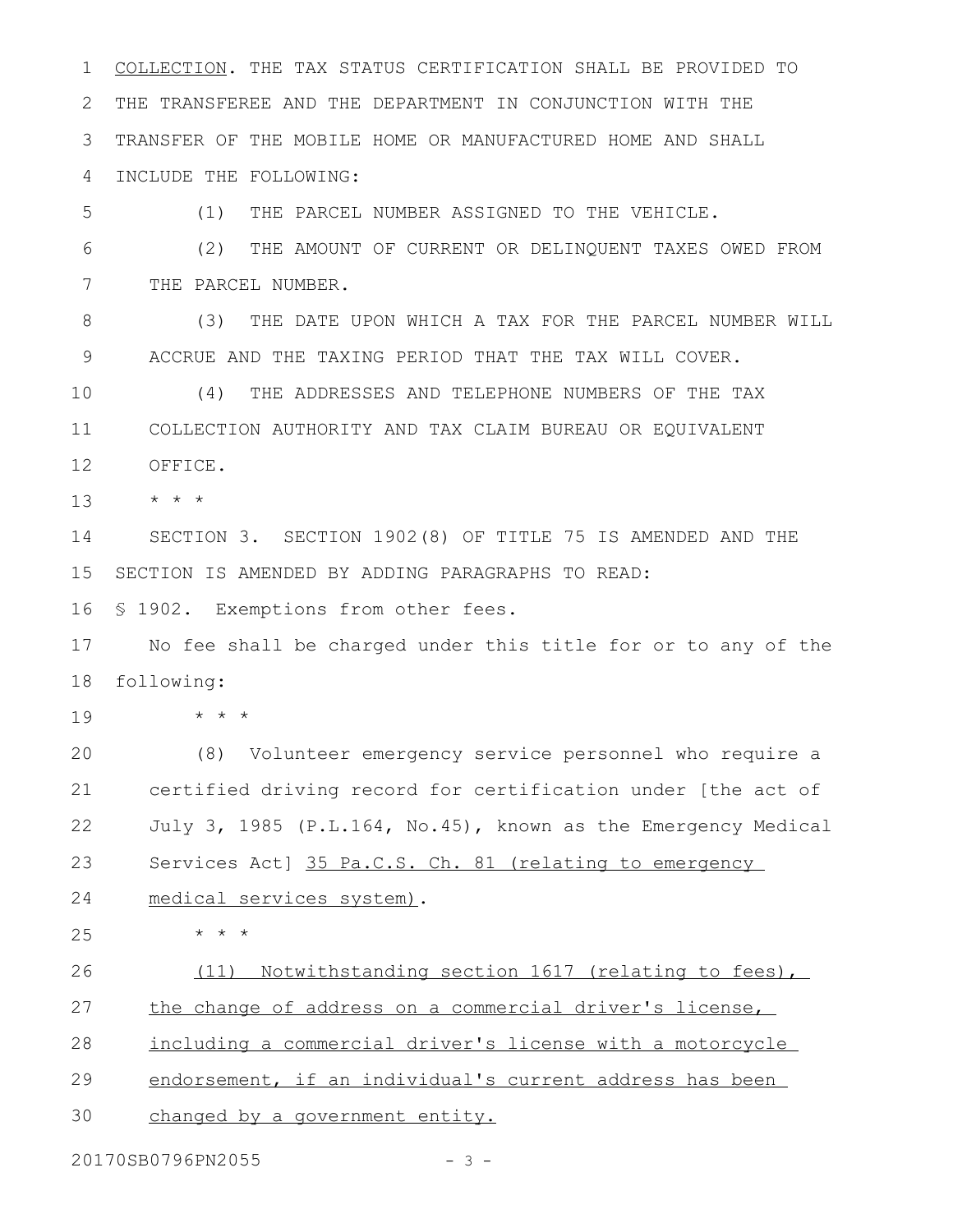| $\mathbf 1$ | This act shall take effect in 60 days.<br><del>Section 2.</del><br><--    |
|-------------|---------------------------------------------------------------------------|
| 2           | (12)<br>A DUPLICATE REGISTRATION CARD ORDERED AT THE TIME<br>$\leftarrow$ |
| 3           | OF AN ONLINE TRANSACTION WHERE THE APPLICANT PRINTS THE                   |
| 4           | REGISTRATION CREDENTIAL. THIS PARAGRAPH DOES NOT APPLY TO                 |
| 5           | DUPLICATE REGISTRATION CARDS PROCESSED BY THE DEPARTMENT OR               |
| 6           | AN AGENT SERVICE OF THE DEPARTMENT IN AN OVER-THE-COUNTER                 |
| 7           | TRANSACTION OR BY MAIL.                                                   |
| 8           | SECTION 4. TITLE 75 IS AMENDED BY ADDING SECTIONS TO READ:                |
| 9           | § 1920.1. RECREATIONAL TRAILERS AND RECREATIONAL CARGO                    |
| 10          | TRAILERS.                                                                 |
| 11          | (A)<br>GENERAL RULE. -- THE ANNUAL FEE FOR REGISTRATION OF A              |
| 12          | RECREATIONAL TRAILER OR RECREATIONAL CARGO TRAILER SHALL BE               |
| 13          | DETERMINED BY ITS REGISTERED GROSS WEIGHT ACCORDING TO THE                |
| 14          | FOLLOWING TABLE:                                                          |
| 15          | REGISTERED GROSS                                                          |
| 16          | WEIGHT IN POUNDS<br>FEE                                                   |
| 17          | \$12<br>8,000 OR LESS                                                     |
| 18          | 35<br>$8,001 - 13,000$                                                    |
| 19          | 90<br>13,001 OR MORE                                                      |
| 20          | (B) OPTIONAL FIVE-YEAR REGISTRATION.--A RECREATIONAL TRAILER              |
| 21          | OR RECREATIONAL CARGO TRAILER WITH A REGISTERED GROSS WEIGHT OF           |
| 22          | 13,000 POUNDS OR LESS MAY BE REGISTERED FOR A PERIOD OF FIVE              |
| 23          | YEARS UPON PAYMENT BY THE REGISTRANT OF THE APPLICABLE FEE FOR            |
| 24          | SUCH PERIOD.                                                              |
| 25          | OPTIONAL PERMANENT REGISTRATION. -- THE FOLLOWING APPLY:<br>(C)           |
| 26          | (1)<br>A RECREATIONAL TRAILER OR RECREATIONAL CARGO TRAILER               |
| 27          | WITH A REGISTERED GROSS WEIGHT OF 13,001 OR MORE POUNDS MAY               |
| 28          | BE REGISTERED FOR A ONE-TIME FEE OF \$425 IN LIEU OF THE                  |
| 29          | ANNUAL FEE AT THE OPTION OF THE REGISTRANT.                               |
| 30          | (2)<br>A PERMANENT REGISTRATION OF A RECREATIONAL TRAILER                 |
|             |                                                                           |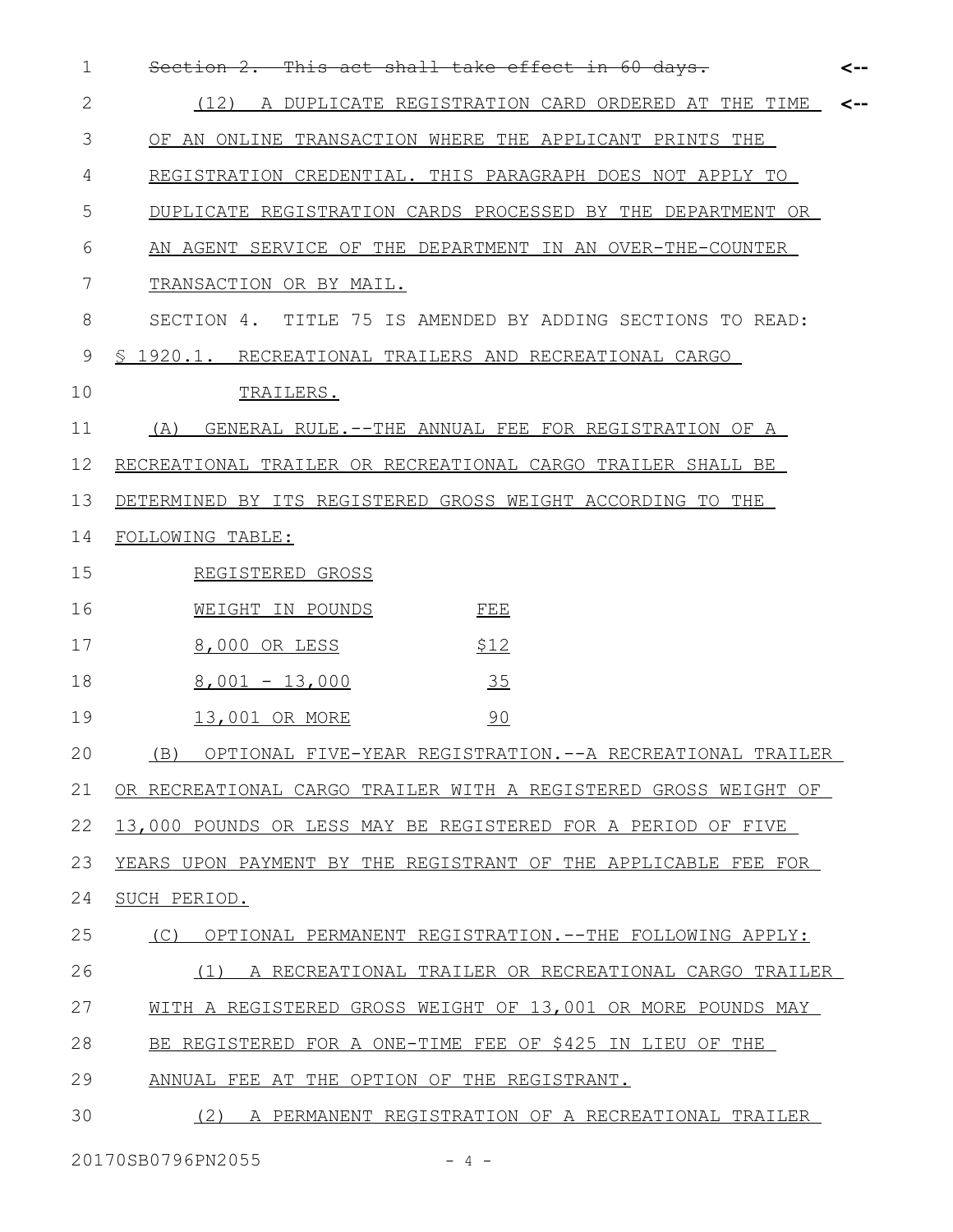| 1  | OR RECREATIONAL CARGO TRAILER UNDER THIS SECTION MAY BE          |
|----|------------------------------------------------------------------|
| 2  | TRANSFERRED TO ANOTHER RECREATIONAL TRAILER OR RECREATIONAL      |
| 3  | CARGO TRAILER ONE TIME UPON PAYMENT OF THE FEE UNDER SECTION     |
| 4  | 1927 (RELATING TO TRANSFER OF REGISTRATION).                     |
| 5  | \$ 1920.2. SPECIAL PROCEDURES FOR TRAILER REGISTRATION.          |
| 6  | GENERAL RULE. --APPLICATION FOR CERTIFICATE OF TITLE AND<br>(A)  |
| 7  | THE REGISTRATION OF A TRAILER, INCLUDING A RECREATIONAL TRAILER  |
| 8  | OR RECREATIONAL CARGO TRAILER, SHALL BE MADE UPON AN APPROPRIATE |
| 9  | FORM FURNISHED BY THE DEPARTMENT. DEPARTMENT INFORMATION SHALL   |
| 10 | CONTAIN THE DEFINITIONS OF RECREATIONAL TRAILER AND RECREATIONAL |
| 11 | CARGO TRAILER AS SET FORTH UNDER SECTION 102 (RELATING TO        |
| 12 | DEFINITIONS).                                                    |
| 13 | PENALTY.--AN APPLICANT WHO FALSELY CERTIFIES THAT A<br>(B)       |
| 14 | TRAILER IS A RECREATIONAL TRAILER OR RECREATIONAL CARGO TRAILER  |
| 15 | ON AN APPLICATION FOR A TRAILER REGISTRATION IS SUBJECT TO THE   |
| 16 | PENALTY UNDER 18 PA.C.S. \$ 4904 (B) (RELATING TO UNSWORN        |
| 17 | FALSIFICATION TO AUTHORITIES).                                   |
| 18 | SECTION 5. SECTIONS 4902(A)(4) AND (5) AND 4942(C) OF TITLE      |
| 19 | 75 ARE AMENDED TO READ:                                          |
|    | 20 \$ 4902. RESTRICTIONS ON USE OF HIGHWAYS AND BRIDGES.         |
| 21 | (A) RESTRICTIONS BASED ON CONDITION OF HIGHWAY OR BRIDGE.--      |
| 22 | $* * *$                                                          |
| 23 | (4) THE METHODOLOGY UNDER PARAGRAPH (3) MAY ALLOW FOR            |
| 24 | EXEMPTIONS FROM 67 PA. CODE CH. 189 (RELATING TO HAULING IN      |
| 25 | EXCESS OF POSTED WEIGHT LIMIT) RELATED TO THE AT-RISK            |
| 26 | INDUSTRY [SECTORS] OF LOGGING OR OTHER FOREST PRODUCTS           |
| 27 | EXPERIENCING A 20% DECLINE IN STATEWIDE EMPLOYMENT BETWEEN       |
| 28 | MARCH 2002 AND MARCH 2011, AS DETERMINED BY THE DEPARTMENT OF    |
| 29 | LABOR AND INDUSTRY.                                              |
| 30 | THE EXEMPTIONS AND RELATED REQUIREMENTS UNDER<br>(5)             |

20170SB0796PN2055 - 5 -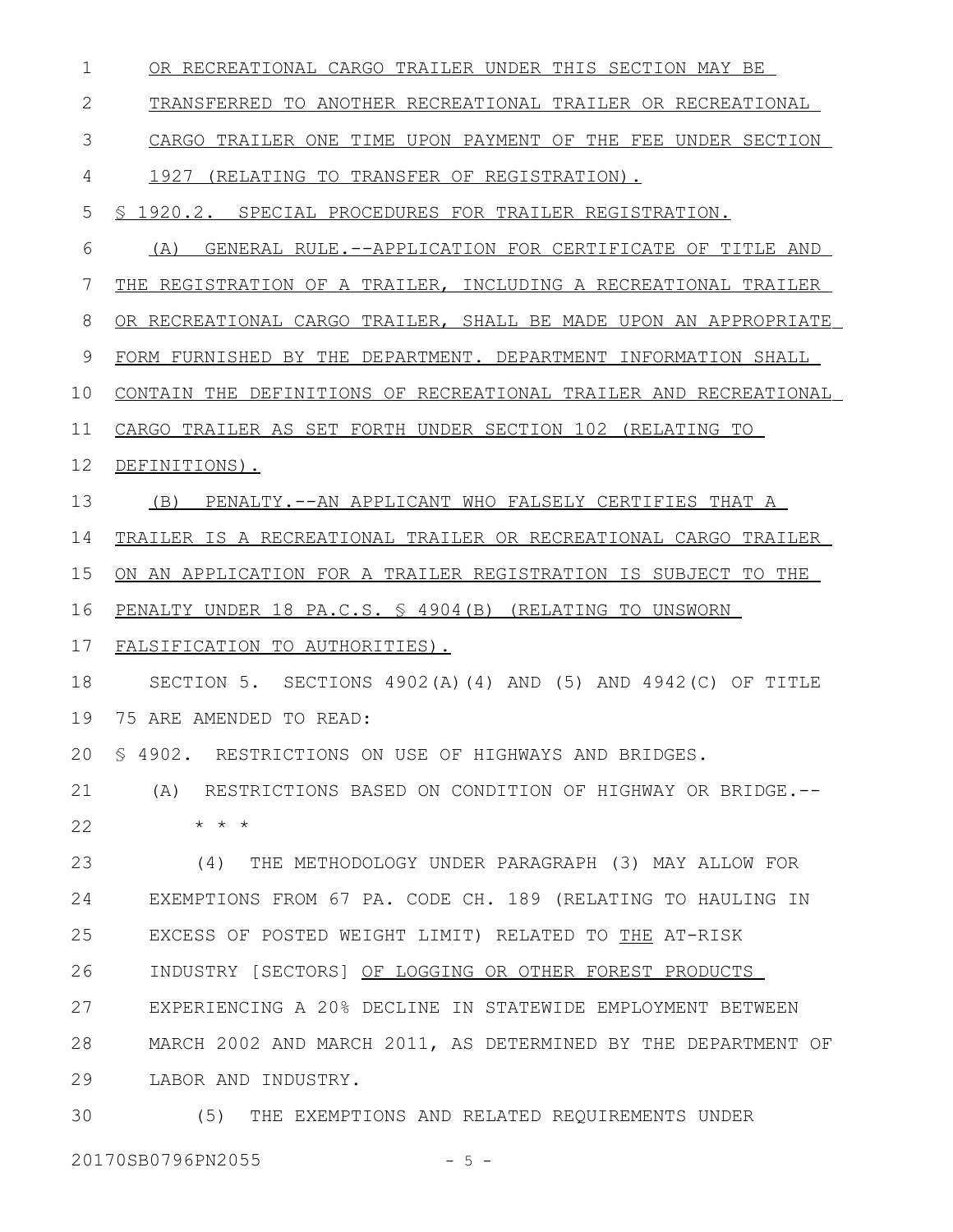PARAGRAPH (4) MAY REMAIN IN EXISTENCE ONLY UNTIL DECEMBER 31, [2018] 2023. EXEMPTIONS FOR LOCAL DELIVERY OR PICKUP MAY NOT INCLUDE TRAFFIC GOING TO OR COMING FROM A SITE AT WHICH MINERALS, NATURAL GAS OR NATURAL RESOURCES ARE DEVELOPED, HARVESTED OR EXTRACTED, NOTWITHSTANDING WHETHER THE SITE IS LOCATED AT A RESIDENCE, A COMMERCIAL SITE OR ON FARMLAND. DELIVERY OR PICKUP OF LOGS OR OTHER FOREST PRODUCTS TO OR FROM PERMANENT PROCESSING MILLS LOCATED ON OR REACHABLE ONLY THROUGH POSTED HIGHWAYS SHALL BE CONSIDERED LOCAL DELIVERY OR PICKUP. DELIVERY OR PICKUP OF COAL TO OR FROM PERMANENT COAL REPROCESSING OR PREPARATION PLANTS LOCATED ON OR REACHABLE ONLY THROUGH POSTED HIGHWAYS AND NOT ON THE SAME POSTED HIGHWAY AS A SITE AT WHICH COAL IS EXTRACTED SHALL BE CONSIDERED LOCAL DELIVERY OR PICKUP. 1 2 3 4 5 6 7 8 9 10 11 12 13 14

\* \* \* 15

§ 4942. REGISTERED GROSS WEIGHT. 16

\* \* \* 17

(C) COMBINATION.--NO COMBINATION CONTAINING A TRAILER HAVING A GROSS WEIGHT OR REGISTERED GROSS WEIGHT IN EXCESS OF 10,000 POUNDS SHALL BE OPERATED WITH A GROSS WEIGHT IN EXCESS OF THE REGISTERED GROSS WEIGHT OF THE TRUCK OR TRUCK TRACTOR FOR A 22 COMBINATION. THIS SUBSECTION SHALL NOT APPLY TO A COMBINATION OF VEHICLES CONSISTING OF A MOTOR VEHICLE TOWING A RECREATIONAL TRAILER OR RECREATIONAL CARGO TRAILER, REGISTERED AS SUCH, AS LONG AS THE COMBINATION WEIGHT DOES NOT EXCEED THE GROSS COMBINATION WEIGHT RATING. SECTION 6. THIS ACT SHALL TAKE EFFECT AS FOLLOWS: (1) THE AMENDMENT OR ADDITION OF 75 PA.C.S. §§ 1111.1(A), 1902(8) AND (12) AND 4902(A)(4) AND (5) SHALL TAKE 18 19 20 21 23 24 25 26 27 28 29

EFFECT IN 60 DAYS. 30

20170SB0796PN2055 - 6 -